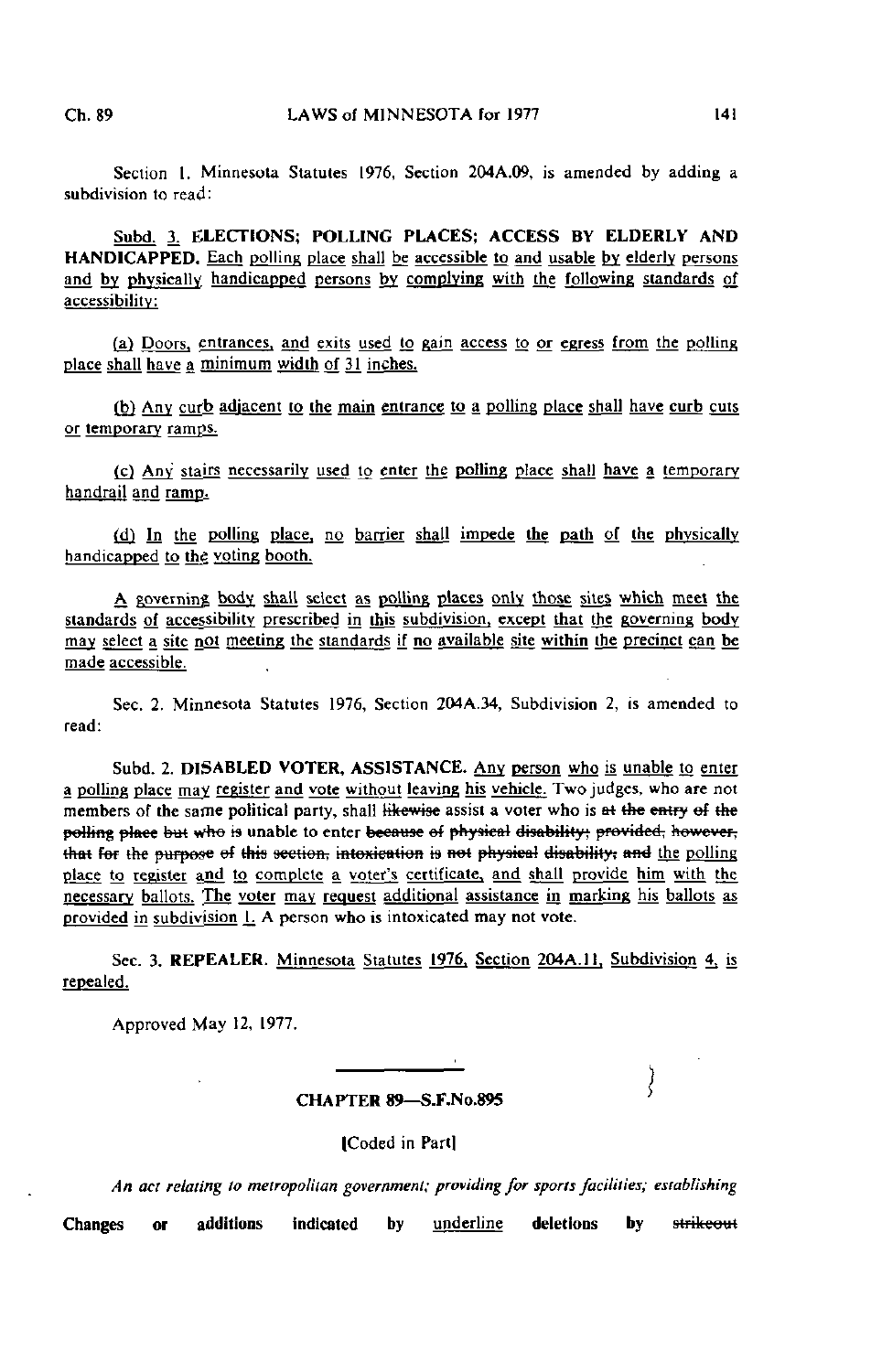a sports commission and prescribing its powers and duties; authorizing the issuance of bonds by the metropolitan council; providing financing; providing a rax on the sales of certain intoxicating and fermented matt beverages in the metropolitan area; prohibiting certain restrictive agreements relating to the telecasting of games; increasing the levy limitation base for the city of Bloomington; regulating facilities location; amending Minnesota Statutes 1976, Section 340.11, Subdivision 11a.

BE IT ENACTED BY THE LEGISLATURE OF THE STATE OF MINNESOTA:

Section 1. [473.551] METROPOLITAN GOVERNMENT; SPORTS FACILITIES; DEFINITIONS. Subdivision 1. For the purposes of sections 1 to 12, the following terms shall have the meanings given in this section.

Subd. 2. "Cities" means the cities of Minneapolis, Bloomington, and Richfield.

Subd. 3. "Commission" means the metropolitan sports facilities commission.

Subd. 4. "Debt service" means the principal and interest due each year on all bonds or revenue anticipation certificates issued by the council under section JO or assumed by the council or for which the council is obligated under section 6.

Subd. 5. "Metropolitan sports area" means the real estate in the city of Bloomington described in the ownership and operations agreement, and all buildings, structures, improvements and equipment thereon, now owned by the cities.

Subd. 6. "Metropolitan sports area commission" means that commission established by an ownership and operations agreement made and entered into as of August 13, 1954, validated by Laws 1955. Chapter 445. to which the cities are now parties,

Subd. 7. "Multipurpose sports facility" means a single unit sports facility suitable for university or major league professional baseball, football, and soccer.

Subd. 8. "Sports facility" or "sports facilities" means real or personal property comprising a stadium or stadiums suitable for university or major league professional baseball or for university or major league professional football and soccer, or for both, together with adjacent parking facilities.

Sec. 2. 1473.5521 LEGISLATIVE POLICY; PURPOSE. The legislature finds that the population in the metropolitan area has a need for sports facilities and that this need cannot be met adequately by the activities of individual municipalities, by agreements among municipalities, or by the private efforts of the people in the metropolitan area. It is therefore necessary for the public health, safely and general welfare to establish a procedure for the acquisition and betterment of sports facilities and to create a metropolitan sports facilities commission.

Sec. 3. 1473.5531 SPORTS FACILITIES COMMISSION; MEMBERSHIP; ADMINISTRATION. Subdivision 1. GENERAL. The metropolitan sports facilities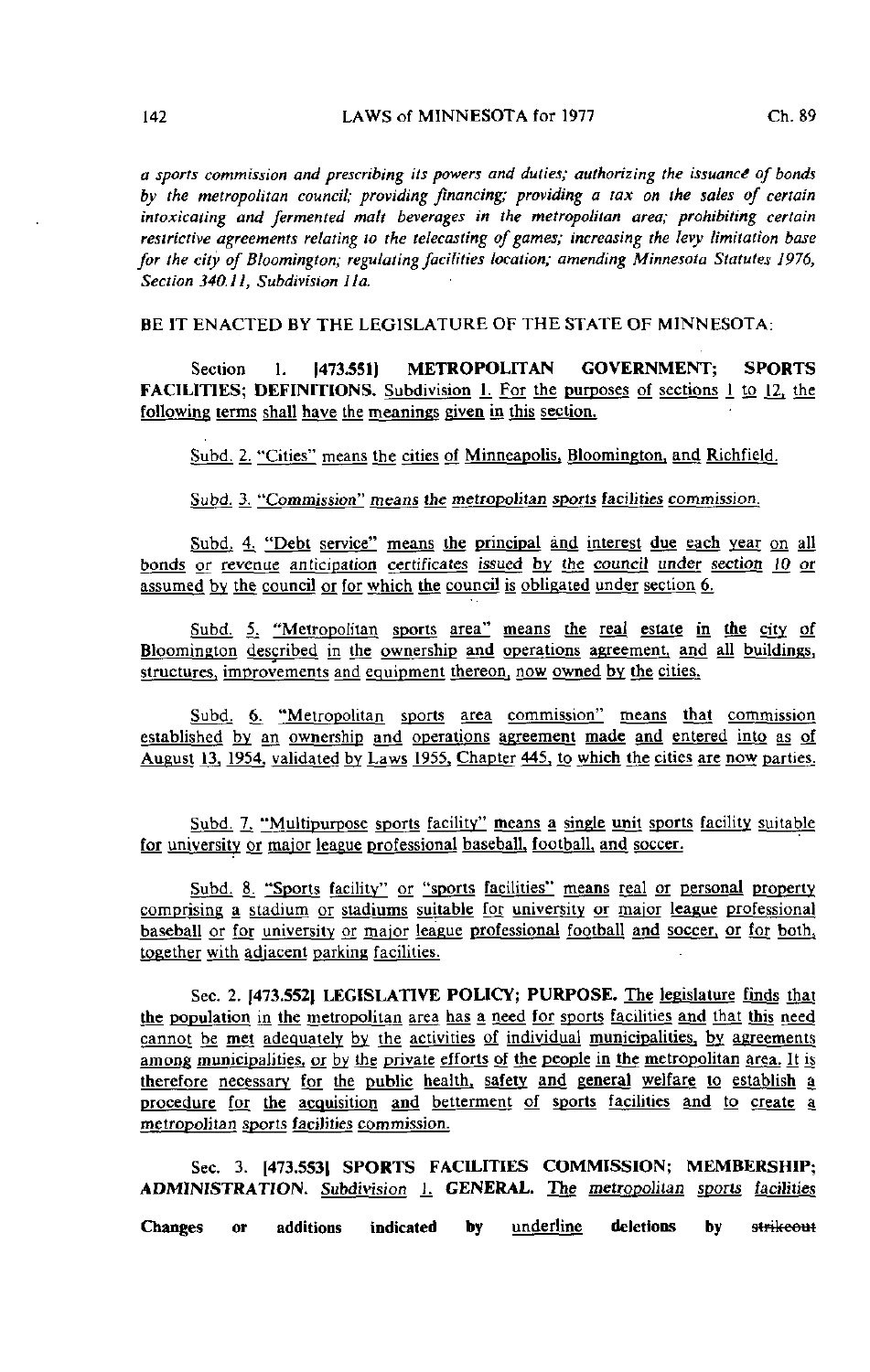commission is established and shall be organized, structured, and administered as provided in this section and section 473.141. subdivisions 6 to II, 13. and 14.

Subd. 2; MEMBERSHIP. The commission shall consist of six members appointed by the governor plus a chairman appointed as provided in subdivision 3. Initial appointments of members shall be made within 30 days of the effective date of this act. One member shall be appointed from each of the following combinations of metropolitan commission precincts defined in section 473.141. subdivision 2: A and B; C and Gj D and  $E_i$ :  $E$  and  $H_i$ . Two members shall be appointed from outside the metropolitan area.

Subd. 3. CHAIRMAN. The chairman shall be appointed by the governor as the seventh voting member and shall meet all of the qualifications of a member, except the chairman need only reside outside the metropolitan area. The chairman shall preside at all meetings of the commission, if present, and shall perform all other duties and functions assigned to him by the commission or by law. The commission may appoint from among its members a vice-chairman to act for the chairman during his temporary absence or disability.

Subd. 4. QUALIFICATIONS. Each member shall be a resident of the precincts or area of the state for which he is appointed and shall not during his term of office hold the office of metropolitan council member or be a member of another metropolitan commission or hold any judicial office or office of state government. Each member shall qualify by taking and subscribing the oath of office prescribed by the Minnesota Constitution. Article V, Section 6. The oath, duly certified by the official administering it, shall be filed with the chairman of the metropolitan council.

Subd. 5. TERMS. The terms of the members representing precincts A and B and C and G and the term of one of the members from outside the metropolitan area shall end the first Monday in January, 1981. The terms of the other members and the chairman shall end the first Monday in January. 1983. After the initial term provided for in this subdivision, the term of each member and the chairman shall be four years. The terms shall continue until a successor is appointed and qualified, Members and the chairman may be removed in the manner specified in chapter 351.

Sec. 4. [473.5561 POWERS OF COMMISSION. Subdivision L GENERAL. The commission shall have all powers necessary or convenient to discharge the duties imposed by law, including but not limited to those specified in this section.

Subd. 2. ACTIONS. The commission may sue and be sued, and shall be a public body within the meaning of chapter 562.

Subd. 3, ACQUISITION OF PROPERTY. The commission may acquire by lease, purchase, gift, or devise all necessary right, title, and interest in and to real or personal property deemed necessary to the purposes contemplated by sections 1 to 12 within the limits of the metropolitan area.

Subd. 4. EXEMPTION OF PROPERTY. Any real or personal property acquired, owned, leased, controlled, used, or occupied by the commission for any of the purposes of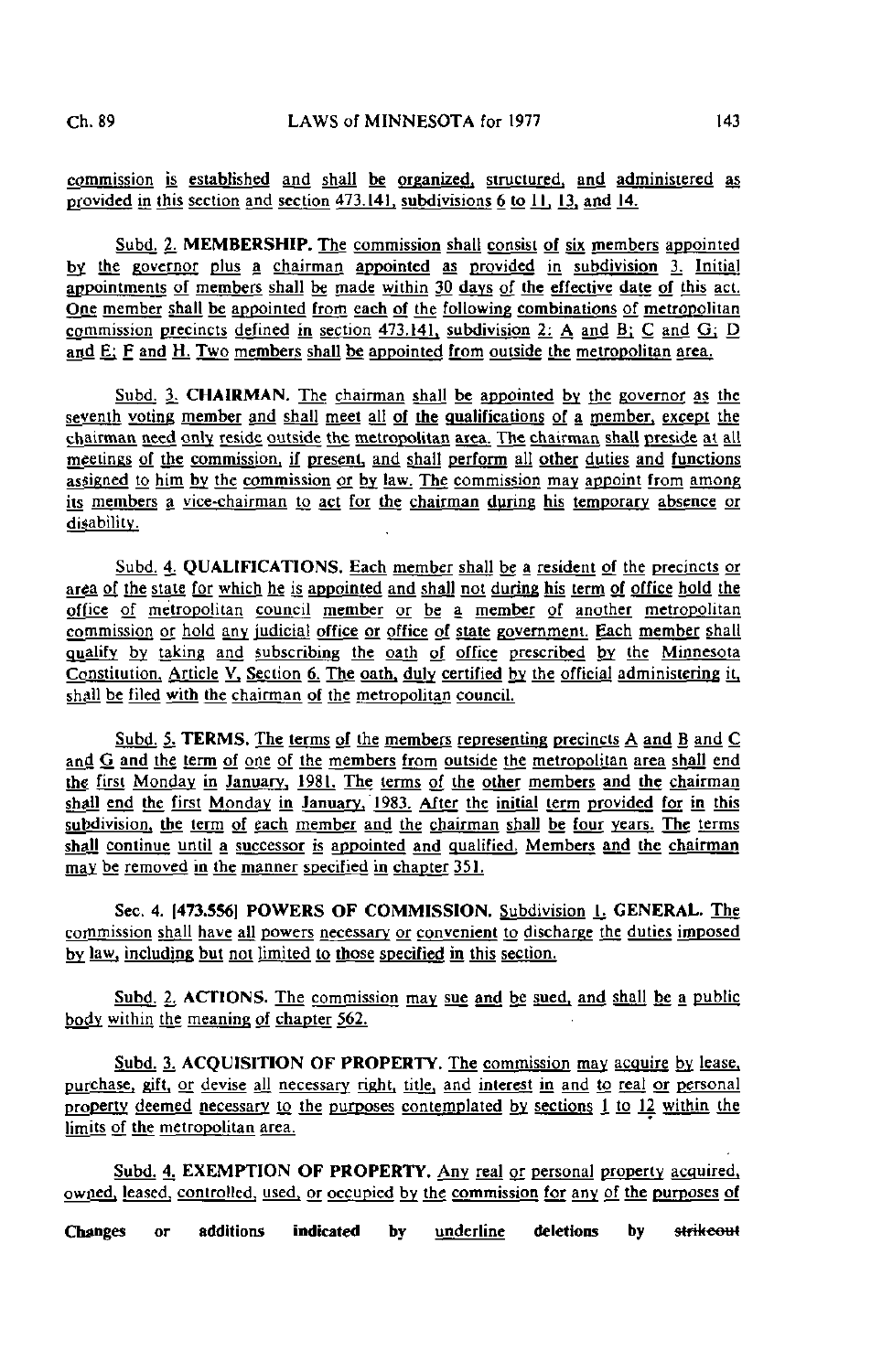sections 1 to 12 is declared to be acquired, owned, leased, controlled, used and occupied for public, governmental, and municipal purposes, and shall be exempt from taxation by the state or any political subdivision of the state, provided that such properties shall be subject to special assessments levied by a political subdivision for a local improvement in amounts proportionate to and not exceeding the special benefit received by the properties from the improvement. No possible use of any such properties in any manner different from their use under sections  $\frac{1}{10}$  to 12 at the time shall be considered in determining the special benefit received by the properties. All assessments shall be subject to final confirmation by the council, whose determination of the benefits shall be conclusive upon the political subdivision levying the assessment.

Subd. 5. FACILITY OPERATION. The commission may equip, improve, operate, manage, maintain, and control the metropolitan sports area and sports facilities constructed or remodeled under the provisions of sections 1 to 12.

Subd. 6. DISPOSITION OF PROPERTY. The commission may sell or otherwise dispose of any real or personal property acquired by it which is no longer required for accomplishment of its purposes. The property shall be sold in the manner provided by section  $458.196$ , insofar as practical and consistent with sections  $1$  to 12. The proceeds from the sale of any real property at the metropolitan sports area shall be paid to the council and used for debt service.

Subd. 7. CONTRACTS. The commission may contract for materials, supplies, and equipment in accordance with section 471.345. except that the commission may employ persons, firms, or corporations to perform one or more or all of the functions of architect, engineer, construction manager, or contractor for both design and construction, with respect to all or any part of a project to build or remodel sports facilities. Such employment shall be through the process of public bidding, provided that it shall be permissible for the commission to narrow the listing of eligible bidders to those which the commission determines to possess sufficient expertise to perform the intended functions. Any such person, firm, or corporation shall certify, before the contracts are finally signed, a construction price and completion date to the commission and shall post a bond in an amount at least equal to 100 percent of the certified price, to cover any costs which may be incurred over and above the certified price, including but not limited to costs incurred by the commission or loss of revenues resulting from incomplete construction on the completion date. The commission shall secure surety bonds as required in section 574.26. securing payment of just claims in connection with all public work undertaken by it. Persons entitled to the protection of the bonds may enforce them as provided in sections 574.28 to 574.32, and shall not be entitled to a lien on any property of the commission under the provisions of sections 514.01 to 514.16.

Subd. 8. EMPLOYEES; CONTRACTS FOR SERVICES. The commission may employ persons and contract for services necessary to carry out its function's. The commission may employ on such terms as it deems advisable persons or firms for the purpose of providing traffic officers to direct traffic on property under the control of the commission and on the city streets in the generaj area of the property controlled by the commission. The traffic officers shall not be peace officers and shall not have authority to make arrests for violations of traffic regulations.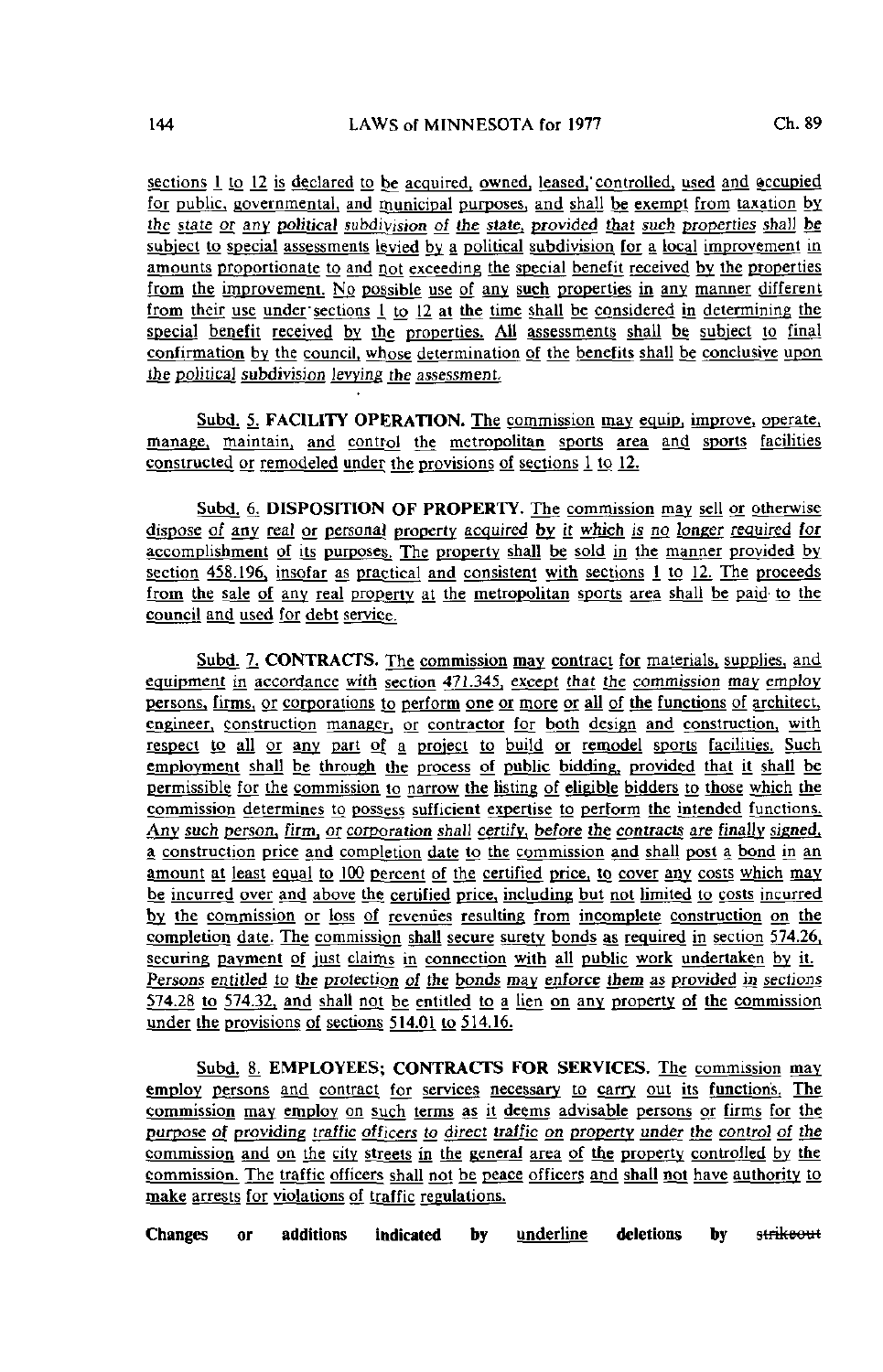Subd. 9. GIFTS AND GRANTS. The commission may accept gifts of money, property, or services, may apply for and accept grants or loans of money or other property from the United States, the state, any subdivision of the state, or any person for any of its purposes, may enter into any agreement required in connection therewith, and may hold, use, and dispose of such money, property, or services in accordance with the terms of the gift, grant, loan or agreement relating thereto. Except for the acquisition, clearance, relocation, and legal costs referred to in section 10, subdivision 3, clauses  $(d)$ and  $(e)$ , the commission shall not accept gifts, grants, or loans valued in excess of \$2,000,000 without the prior approval of the council. In evaluating proposed gifts, grants, loans, and agreements required in connection therewith, the council shall examine the possible short-range and long-range impact on commission revenues and commission operating expenditures;

Subd. 10. RESEARCH. The commission may conduct research studies and programs, collect and analyze data, prepare reports, maps, charts, and tables, and conduct all necessary hearings and investigations in connection with its functions.

Subd. 11. AGREEMENTS WITH UNIVERSITY. The commission and the board of regents of the university of Minnesota may enter into agreements and do all other acts necessary to further the functions prescribed in sections 1 to 12.

Subd. 12. USE AGREEMENTS. The commission may lease, license, or enter into agreements and may fix, alter, charge, and collect rentals, fees, and charges to all persons for the use, occupation, and availability of part or all of any premises, property, or facilities under its ownership, operation, or control for purposes that will provide athletic, educational, cultural, commercial or other entertainment, instruction, or activity for the citizens of the metropolitan area. Any such use agreement may provide that the other contracting party shall have exclusive use of the premises at the times agreed upon.

Subd. 13. INSURANCE. The commission may require any employee to obtain and file with it an individual bond or fidelity insurance policy. It may procure insurance in the amounts it deems necessary against liability of the commission or its officers and employees for personal injury or death and property damage or destruction, with the force and effect stated in Minnesota Statutes. Chapter 466, and against risks of damage to or destruction of any of its facilities, equipment, or other property.

Subd. 14. SMALL BUSINESS CONTRACTS. In exercising its powers to contract for the purchase of services, materials, supplies, and equipment, pursuant to subdivisions 5, 7, 8 and 10 of this section, the commission shall designate and set aside each fiscal year for awarding to small businesses approximately ten percent of the value of anticipated contracts and sub-contracts of that kind for that year, in the manner requited of the commissioner of administration for state procurement contracts pursuant to sections 16.081 to 16.084. The commission shall follow the rules promulgated by the commissioner of administration pursuant to section 16.085. and shall submit reports of the kinds required of the commissioners of administration and economic development by section 16.086.

Subd. 15. AFFIRMATIVE ACTION. The commission shall require that each party Changes or additions indicated by <u>underline</u> deletions by strikeout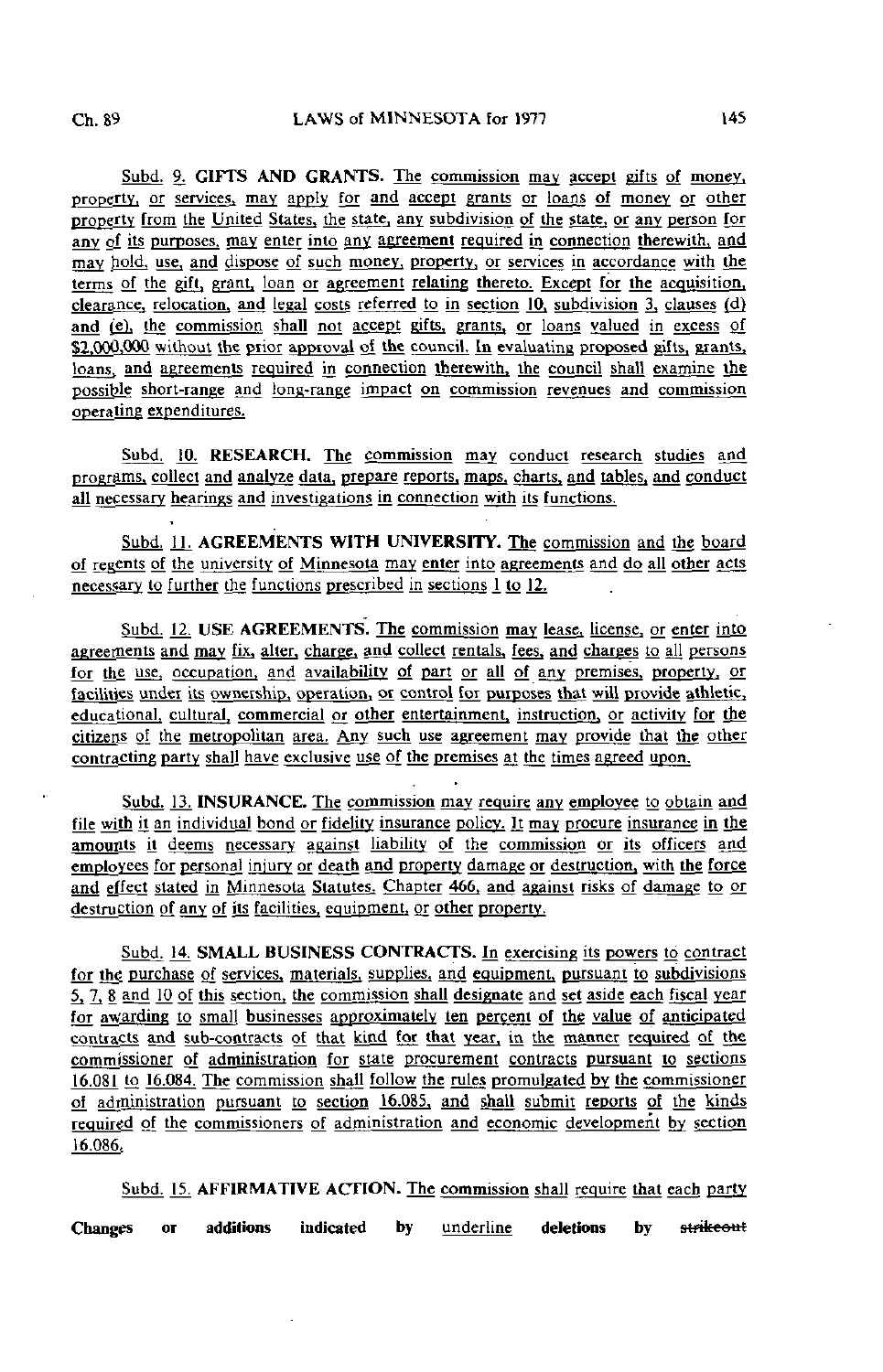with whom it contracts for services for construction, concessions, and operation of a sports facility pursuant to subdivisions 5, 7, 8 and 10 of this section shall have an affirmative action plan for the employment of minority persons that has been approved by the commissioner of human rights.

Sec. 5. [473.5611 EXEMPTION FROM COUNCIL REVIEW. The acquisition and betterment of sports facilities by the commission shall be conducted pursuant to sections 1 to 12 and shall not be affected by the provisions of sections 473.161. 473.165, and 473.173.

Sec. 6. [473.564] METROPOLITAN SPORTS AREA. Subdivision 1. TRANSFER OF OWNERSHIP. Thirty days after the effective date of this act, or at such later date as the council and the commission determine is advisable and consistent with the purposes of sections i to 12. the ownership of the metropolitan sports area shall be transferred to the commission. The cities and the metropolitan sports area commission shall cause all conveyances and other instruments to be executed, delivered, and recorded on their behalf which the commission, upon advice of counsel, deems necessary or desirable to transfer and convey to it all of the cities' right, title, and interest in and to the metropolitan sports area and all parts thereof and appurtenances thereto. The comptroller-treasurer of the city of Minneapolis shall remit, endorse, assign and transfer to the treasurer or secretary-treasurer of the commission all moneys and securities credited to the metropolitan sports area fund on the city's official books and records under the provisions of the ownership and operations agreement, except the metropolitan sports area bond sinking fund.

Subd. 2: ASSUMPTION OF OBLIGATIONS. Upon transfer of ownership of the metropolitan sports area to the commission, the council shall be and become obligated and shall provide for the payment of the principal and interest thereafter due and payable with respect to the general obligation bonds and revenue bonds issued by the city of Minneapolis under the provisions of the ownership and operations agreement among the cities and amendments thereto. The council shall provide to Minneapolis funds sufficient to meet the payments and to maintain the sinking fund pursuant to the agreement. When the balance in the sinking fund is sufficient to pay all remaining bonds and interest to their maturity dates, or to an earlier date on which they have been called for redemption, the obligation of the council shall be discharged. When the principal and interest on the bonds have been paid in full, any balance remaining in the sinking fund, including interest earnings, shall be remitted to the council and used by the council for debt service. Upon transfer of ownership of the metropolitan sports area to the commission, the commission shall assume all of the cities' obligations and those of the metropolitan sports area commission under the provision of all use agreements now in effect, entered into by the metropolitan sports area commission on behalf of the cities, providing for the use of the metropolitan sports area or any part thereof by any person. The cities and the metropolitan sports area commission shall cause to be executed all assignments and other documents as the commission, upon advice of counsel, shall deem necessary or desirable and appropriate to vest all their rights and privileges under the agreements in the commission. Nothing herein shall be construed as imposing upon the council or commission an obligation to compensate the cities or the metropolitan sports area commission for all or any part of the metropolitan sports area or to continue to operate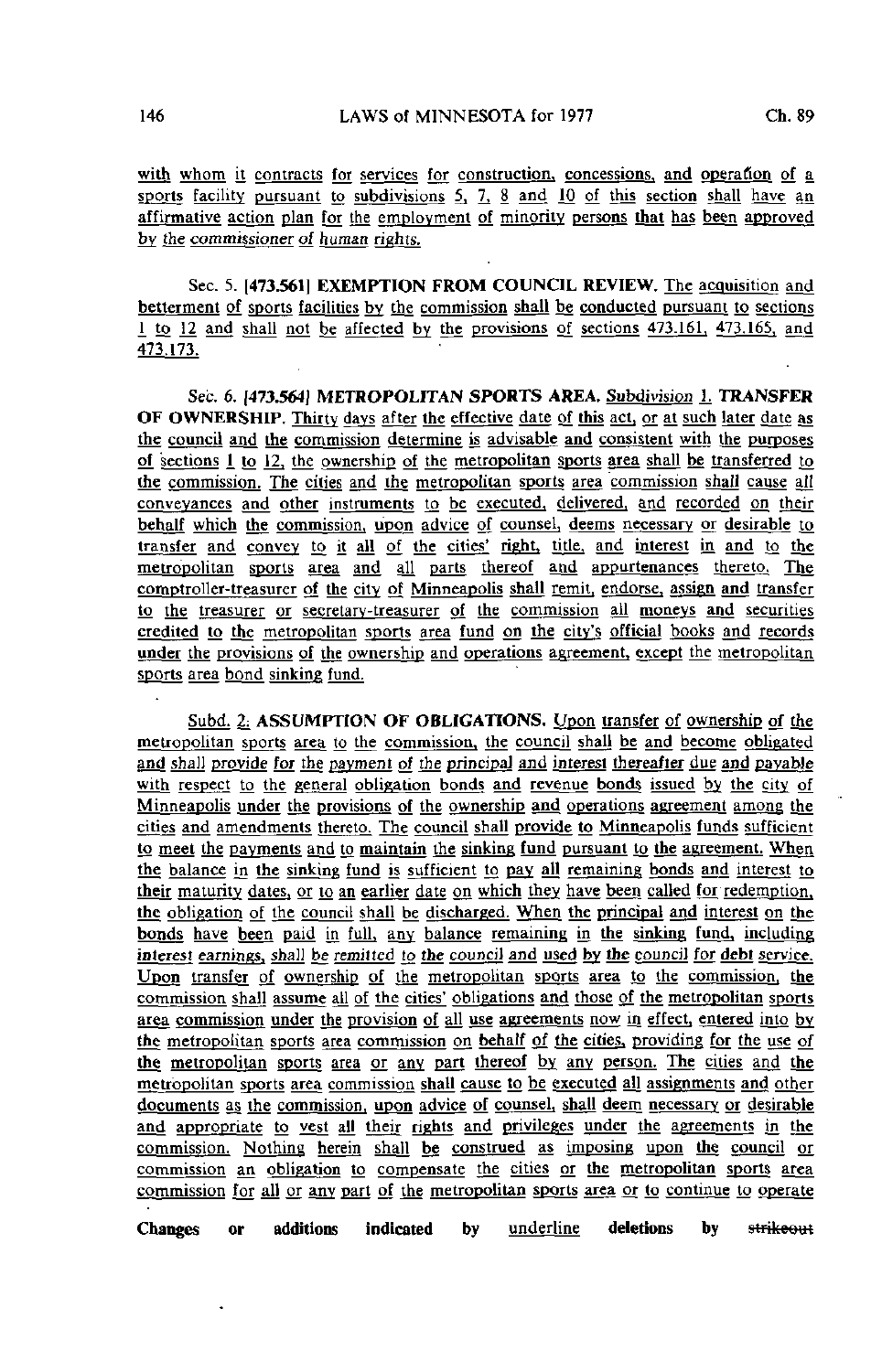and maintain the metropolitan sports area facilities taken over by the commission.

Subd. 3. EMPLOYEES. Upon transfer of ownership all persons then employed by the metropolitan sports area commission shall be transferred to the metropolitan sporls facilities commission without loss of right or privilege. Nothing in this section shall be construed to give any such person the right or privilege to continue in the same level or classification of employment previously held. The metropolitan sports facilities commission may assign any such person to an employment level and classification which it deems appropriate and desirable in accordance with its personnel code.

Sec. 7. [473.565] RETIREMENT; ADMINISTRATION; PURCHASES OF PRIOR SERVICE CREDIT. Subdivision 1. All employees of the commission shall be members of the Minnesota state retirement system with respect to service rendered on or after the effective date of this act, except as provided in this section.

Subd. 2. Temporary employees hired for a period of less than six months and part time employees hired to work less than 30 hours per week shall be excluded from membership in the retirement system if the commission certifies them to the executive director of the retirement system as being temporary or part time employees.

Subd. 3. Any employee of the commission who was an employee of the metropolitan sports area commission on the effective date of this act and who was a member of the public employees retirement association on account of that employment may elect no later than 30 days following transfer of employment to the commission to remain a member of the public employees retirement association. The election shall be made on forms provided by the commission, and the commission shall give immediate notice of any such elections to the executive directors of the public employees retirement association and the Minnesota state retirement system. Any person who makes such an election shall be excluded from membership in the Minnesota state retirement system with respect to employment by the commission. The commission shall make the required employer contributions to the public employees retirement association.

Subd. 4. Any permanent full time employee of the commission who was a permanent full time employee of the metropolitan sports area commission on the effective date of this act, for whom the prior employment was not covered by the public employees retirement association, may obtain allowable service credit in the Minnesota state retirement system by paying to the retirement system (a) an amount equal to four percent of his or her current salary rate multiplied by the days and months of such prior service for which he or she desires to obtain allowable service credit plus (b) a matching amount representing the employer's required contributions, except that the commission may agree to pay the matching amount on behalf of its employees. Proof of prior permanent full time service and the duration thereof shall be established by the certification of the commission to the executive director of the retirement system. The payments shall be made either in a lump sum or by payroll deduction arranged for on or before July 1, 1978.

Sec. 8. [473.568] TELECAST OF GAMES; RESTRICTIVE AGREEMENTS PROHIBITED. Subdivision L No major league professional baseball, football, or soccer organization which is a tenant at a sports facility constructed or remodeled pursuant to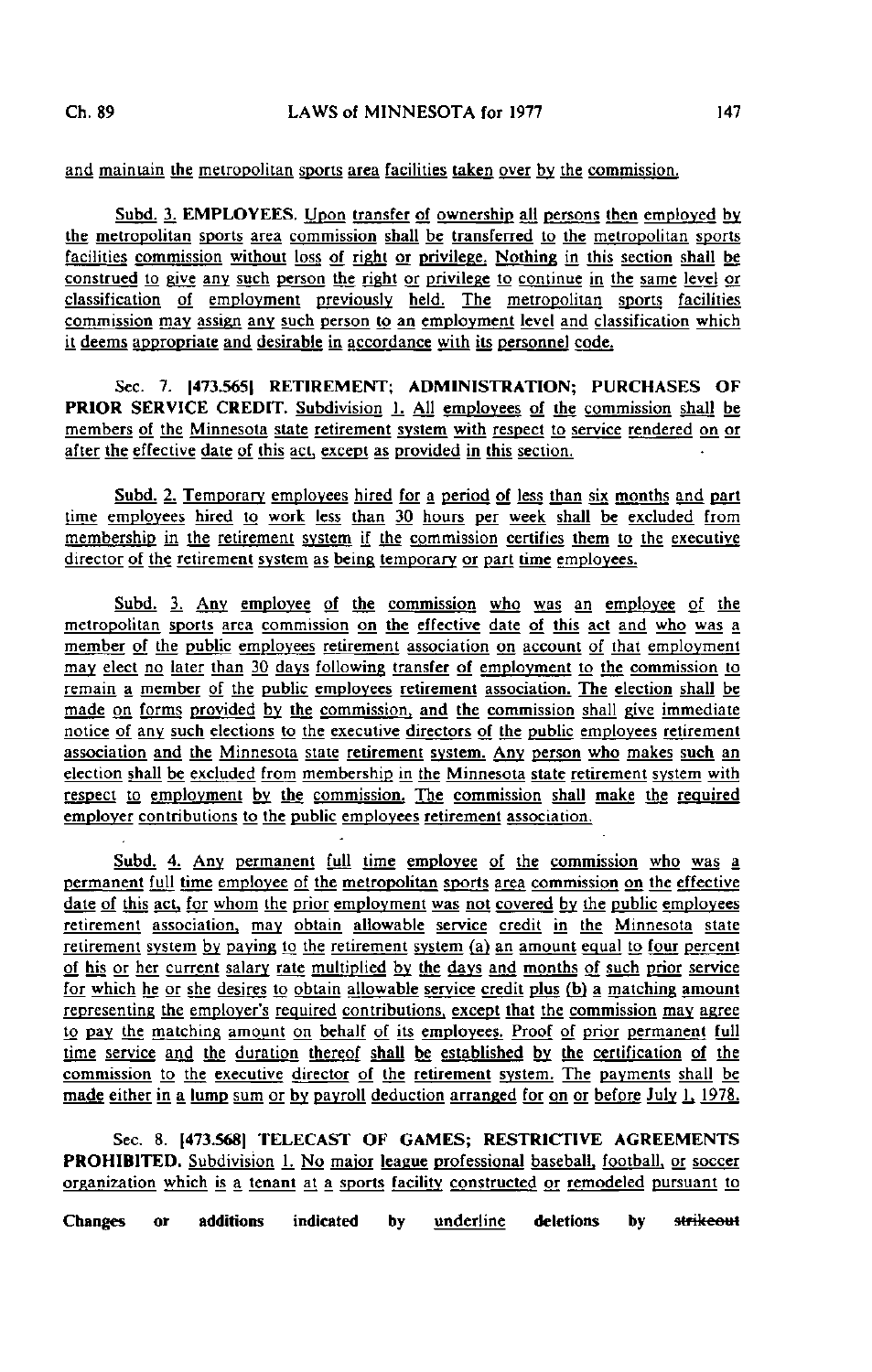sections 1 to 12 shall be a party to or benefit from an agreement, contract, arrangement, or other understanding which would prevent the telecast within the state or any part of the state of any game of the organization under the following conditions: (a) if the game is to be telecast pursuant to an agreement by which any league of the professional sports organizations sells or otherwise transfers all or part of the rights of the league's member organizations in the sponsored telecasting of games of the organizations and  $(b)$  if  $90$ percent of the tickets of admission for seats at the game, which were available for purchase by the general public 120 hours or more before the scheduled beginning time of the game either at the sports facility where the game is to be played or at the box office closest to the sports facility, have been purchased 72 hours or more before the beginning time of the game. The right to telecast any such game in the state shall be made available, by the person or persons having such right, to a television broadcast licensee on reasonable terms ami conditions, including adequate compensation to the commission for the resulting reduction in revenue from tickets and concessions, unless the telecasting would be a telecasting which Title 15 U.S.C. Section 1293 is intended to prevent.

Subd. 2. The provisions of this section may be enforced by means of a civil suit for injunctive relief brought in the district court of the county in which the sports facility is located.

Subd. 3. Should the provisions of this section be found to be in conflict with legislation enacted by the Congress of the United States, the commission may then establish alternative standards for telecasting as a precondition of the execution of a lease agreement with any major league professional baseball, football, or soccer organization to be a tenant at the sports facility.

Subd. 4. If this section is found to be unconstitutional and void, the remaining provisions of this act shall remain valid.

Sec. 9. [473.571] LOCATION AND DESIGN SELECTION. Subdivision 1. COMMISSION RESPONSIBILITY, The commission shall determine the location and design specifications for new or remodeled sports facilities in the metropolitan area.

Subd. 2. PRELIMINARY PROPOSALS. By August 1, 1977, the commission shall select, for further study and consideration, design specifications for not more than three locations in the metropolitan area and shall submit to the state planning agency information on the design specifications and locations sufficient in detail and extent in the judgment of the agency to allow the preparation of environmental impact statements. The design specifications shall include a variety of comparable facilities for each location.

Subd. 3. ENVIRONMENTAL IMPACT STATEMENTS. An environmental impact statement shall be completed for each alternative selected by the commission. The statements shall be initiated, prepared, and completed in accordance with sections 1 to 12. and, to the extent not inconsistent with sections 1 to 12, in accordance with chapter 116D and rules issued pursuant thereto. The statements shall be prepared by the state planning agency. The agency may engage the department of transportation, the pollution control agency, the energy agency, or any other department or agency of the state, or private consultants, to conduct studies necessary to the preparation of the statements. The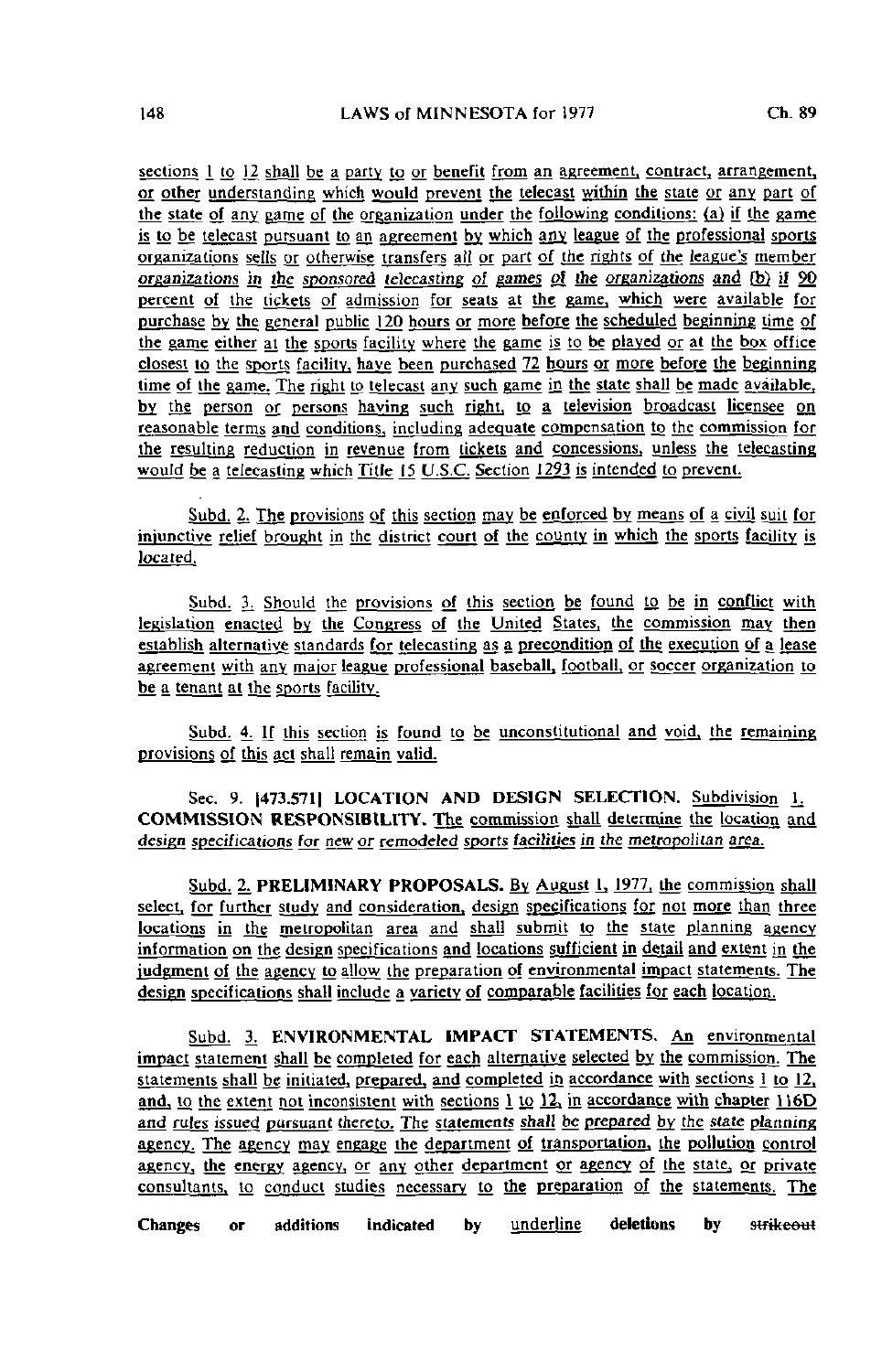commission shall reimburse the state planning agency quarterly for costs incurred by the agency in preparing the statements, including any costs charged over to the agency for studies conducted by other departments or agencies. The agency shall begin preparing the statements immediately upon receipt of information submitted in accordance with subdivision 2. The final statements shall be accepted by the environmental quality board no later than 300 days following receipt of the information.

Subd. 4. METROPOLITAN COUNCIL REPORT. By April 1, 1978 the metropolitan council shall make a report to the commission on the consistency of the locations under consideration with the metropolitan council's policy plans, and the metropolitan development guide adopted by the council under section 473.145.

Subd. 5. PERMITS. Within 60 days following the acceptance of the environmental impact statements by the environmental quality board, the pollution control agency and any other department, agency, or unit of government shall take final action to approve or deny any permits necessary for the sports facilities and locations under consideration.

Subd. 6. COMMISSION PROPOSAL. On December 1, 1978, following the acceptance of the environmental impact statements by the environmental quality board. the commission shall make a final determination on design and location and shall submit to the metropolitan council a proposal to bond for and construct or remodel the sports facility or facilities. The commission's proposal shall contain all information deemed appropriate or necessary by the council to its determinations pursuant to section 10. The commission, in preparing the proposal for the council, may require of the potential lessee professional teams any and all relevant corporate financial data, including, but not Limited to. profit and loss statements, annual audit statements, and balance sheets. The commission may keep the corporate financial data confidential except for members of the commission, the council, and designated staff. In evaluating the alternatives, the commission shall consider, among other factors, (a) access to the locations from the rest of the metropolitan area and the state, (b) access to parking and public transit, (c) environmental impact, (d) total capital and operating costs to the commission and total commission revenues over the expected life of the facility, including the sale of land by the commission and any contributions by local units of government or other organizations, (e) the report of the council, (f) the availability of land and utilities, (g) the total govern mental costs associated with the construction and operation of the commission's facilities, including the cost to all units and agencies of government as well as the cost to the commission, (h) the net gain or loss of property taxes to all local governmental units, (i) the feasibility of funding a portion of the total cost through a grant or grants from the economic development administration of the federal government, (i) the feasibility of constructing a waste facility or a solar energy system to provide energy for heating and ventilating the sports facility, and (k) the needs of the university of Minnesota for athletic facilities for a prospective 20 year period. Before submitting its proposal to the metropolitan council the commission shall hold hearings at locations both within and without the metropolitan area after appropriate notice to receive public testimony on location and design.

Sec. 10. |473.58I| DEBT OBLIGATIONS. Subdivision I. BONDS. The council may by resolution authorize the sale and issuance of its bonds for any or all of the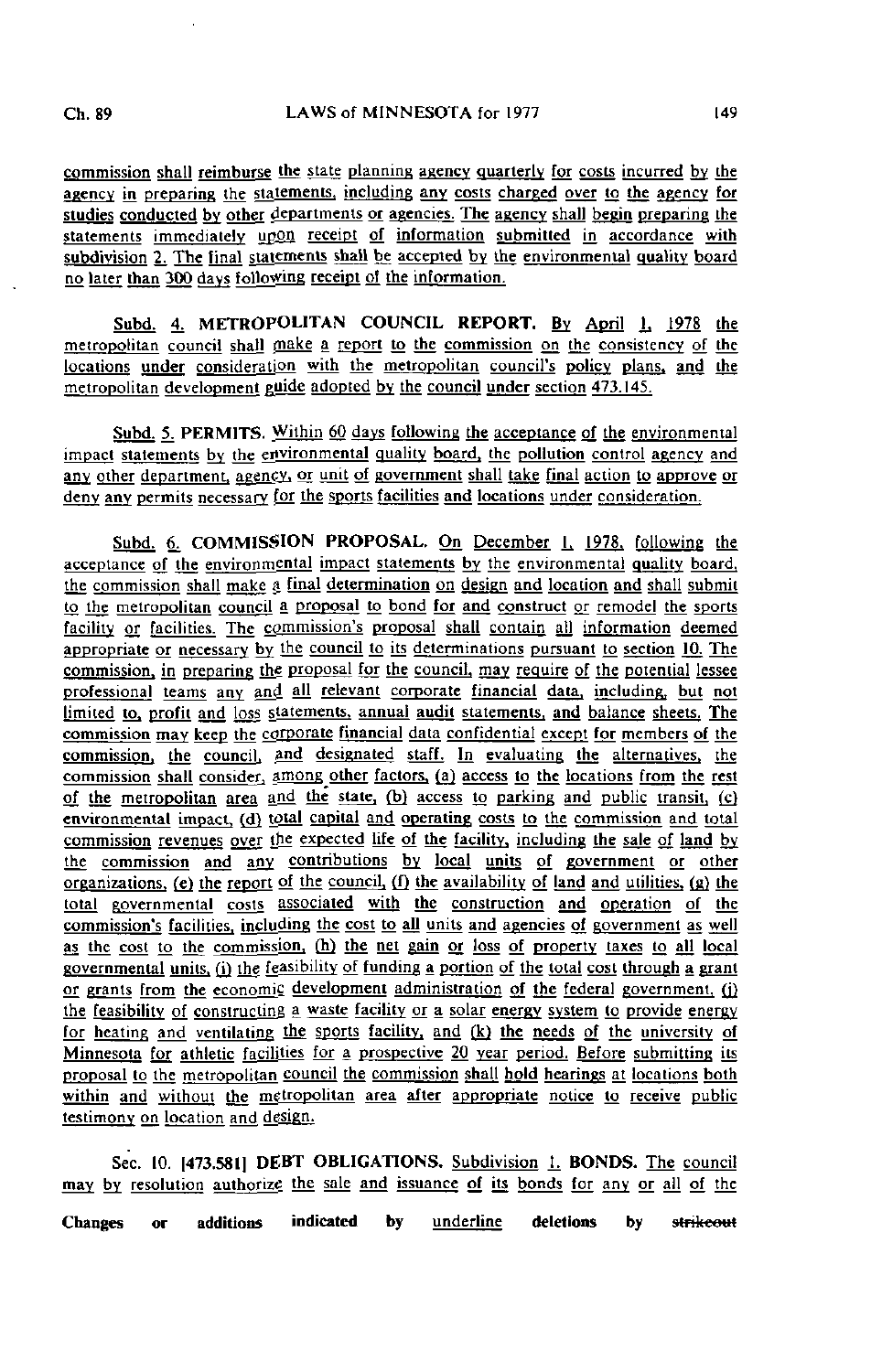following purposes:

(a) To provide funds for the acquisition or betterment of sports facilities by the commission pursuant to sections 1 to 12:

(b) To refund bonds issued hereunder and bonds upon which the council is obligated under section 6; and

(c) To fund judgments entered by any court against the commission or against the council in matters relating to the commission's functions.

Subd. 2. PROCEDURE. The bonds shall be sold, issued, and secured in the manner provided in chapter 475 for bonds payable solely from revenues, except as otherwise provided in sections 1 to 12, and the council shall have the same powers and duties as a municipality and its governing body in issuing bonds under that chapter. The bonds may be sold at any price and at public or private sale as determined by the council. They shall be payable solely from tax and other revenues referred to in sections 1 to 12. shall not be a general obligation or debt of the council or of the commission, and shall not be included in the net debt of any city, county, or other subdivision of the state for the purpose of any net debt limitation. No election shall be required. The principal amount shall not be limited except as provided in subdivision 3.

Subd. 3. LIMITATIONS. The principal amount of the bonds issued pursuant to subdivision 1, clause (a), shall not exceed the amounts hereinafter authorized. If the commission's proposal and the construction contracts referred to in clause (g) of this subdivision provide for the construction of a covered multipurpose sports facility, the principal amount of bonds issued pursuant to subdivision lj clause (a), shall be limited to \$55,000,000. If the commission's proposal and the construction contracts do not provide for the construction of a cover on a proposed multipurpose sports facility and the commission does not otherwise contract for the construction or acquisition of a cover for the sports facility, the principal amount shall be limited to  $$42,000,000$ . If the site for the facility is in the county of Anoka, no more than \$3.000.000 of additional bonds may be issued for land acquisition, clearance, relocation and legal costs referred to in clauses (d) and (e) of this subdivision in connection with the construction of a multi-purpose stadium. If the commission's proposal and the construction contracts provide for the construction of a new sports facility for football and soccer and for remodeling the existing metropolitan stadium for baseball, the principal amount shall be limited to \$37,500,000. If the commission's proposal and the construction contracts provide for the reconstruction and remodeling of the existing metropolitan stadium as an uncovered multipurpose sports facility, the principal amount shall be limited to \$25,000,000. The bonds issued pursuant to subdivision 1, clause (a), shall bear an average annual rate of interest, including discount, not in excess of seven and one-half percent. The proceeds of the bonds issued pursuant to subdivision 1, clause (a), shall be used only for the acquisition and betterment of sports facilities suitable for baseball, football and soccer, with a seating capacity for football and soccer of approximately 65,000 persons. The council shall issue its bonds and construction of sports facilities may commence when the council has made the following determinations: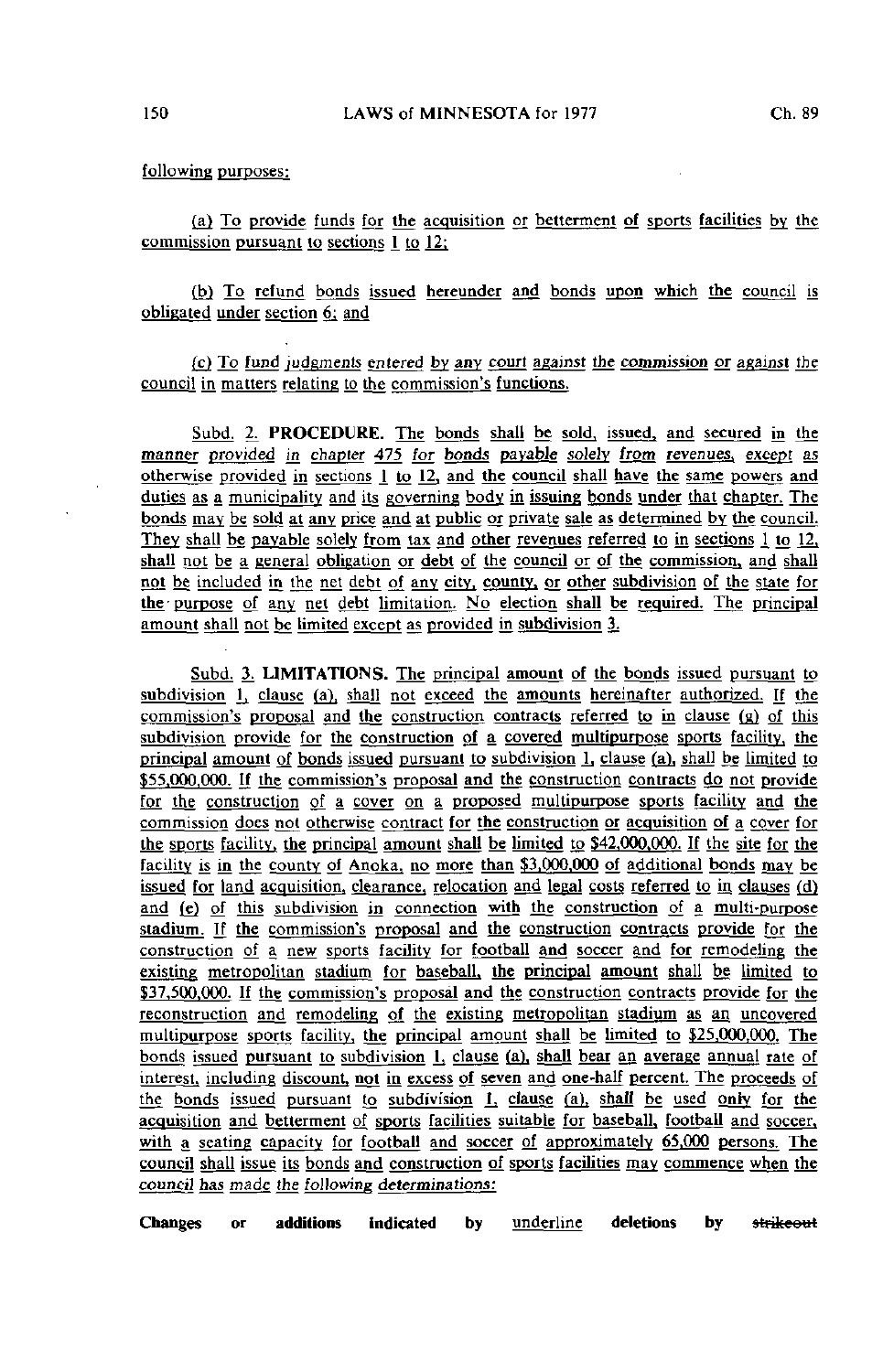(a) The commission has executed agreements with major league professional baseball and football organizations to use its sports facilities for all scheduled regular season home games and play-off home games and, in the case of the football organization, for at least one-half of its exhibition games played each season. The agreements shall be for a period of not more than 30 years nor less than the term of the longest term bonds that in the council's judgment it may find it necessary to issue to finance the acquisition and betterment of the commission's sports facilities. The agreements shall provide that, in the event of breach of the agreements, the defaulting organization shall pay damages annually to the commission. The annual payment shall be in an amount equal to the annual average of all revenue derived by the commission from attendance at events and activities of the defaulting organization during the years prior to default, provided that the damages shall not exceed in any year an amount sufficient, with other revenues of the commission but excluding proceeds of the tax under section 11. to pay all expenses of operation, maintenance, administration, and debt service for the facilities used by the defaulting organization during the same yean The damages shall be payable during the period from the occurrence of the default to the date on which another major league professional baseball or football organization, replacing the defaulting organization, enters into a use agreement with the commission for not less than the then remaining term of the original agreement. The agreements with the teams shall provide that no closed circuit or pay television broadcasting of events in the sports facility may bg allowed without the approval of the commission. The agreements shall include provisions protecting the commission and the council in the event of change in ownership of the professional teams.

(b) The commission has executed agreements with professional baseball and football major leagues which guarantee the continuance of franchises in the metropolitan area for the period of the agreements referred to in clause (a).

(g) The proceeds of bonds provided for in this subdivision will be sufficient, together with other capital funds that may be available to the commission, to construct or remodel and to furnish the sports facilities proposed by the commission, including the appropriate professional fees and charges but excluding, except as otherwise provided in this subdivision, the acquisition, clearance, relocation, and legal costs referred to in clauses (d) and (e).

(d) The commission has acquired, without cost to the commission or the council except as provided in this subdivision, title to all real properly including all easements and other appurtenances needed for the construction and operation of any proposed sports facilities or has received a grant of funds or has entered into an agreement or agreements sufficient in the judgment of the council to assure the receipt of funds, at the time and in the amount required, to make any payment upon which the commission's acquisition of title and possession of the real property is conditioned.

(e) The commission has received a grant of funds or entered into an agreement or agreements sufficient in the judgment of the council to assure the receipt of funds, at the time and in the amount required, to pay all costs, except as provided in this subdivision, of clearing the real property needed for the construction and operation of any proposed sports facilities of all buildings, railroad tracks and other structures, including without

Changes or additions indicated by <u>underline</u> deletions by strikeout

Î.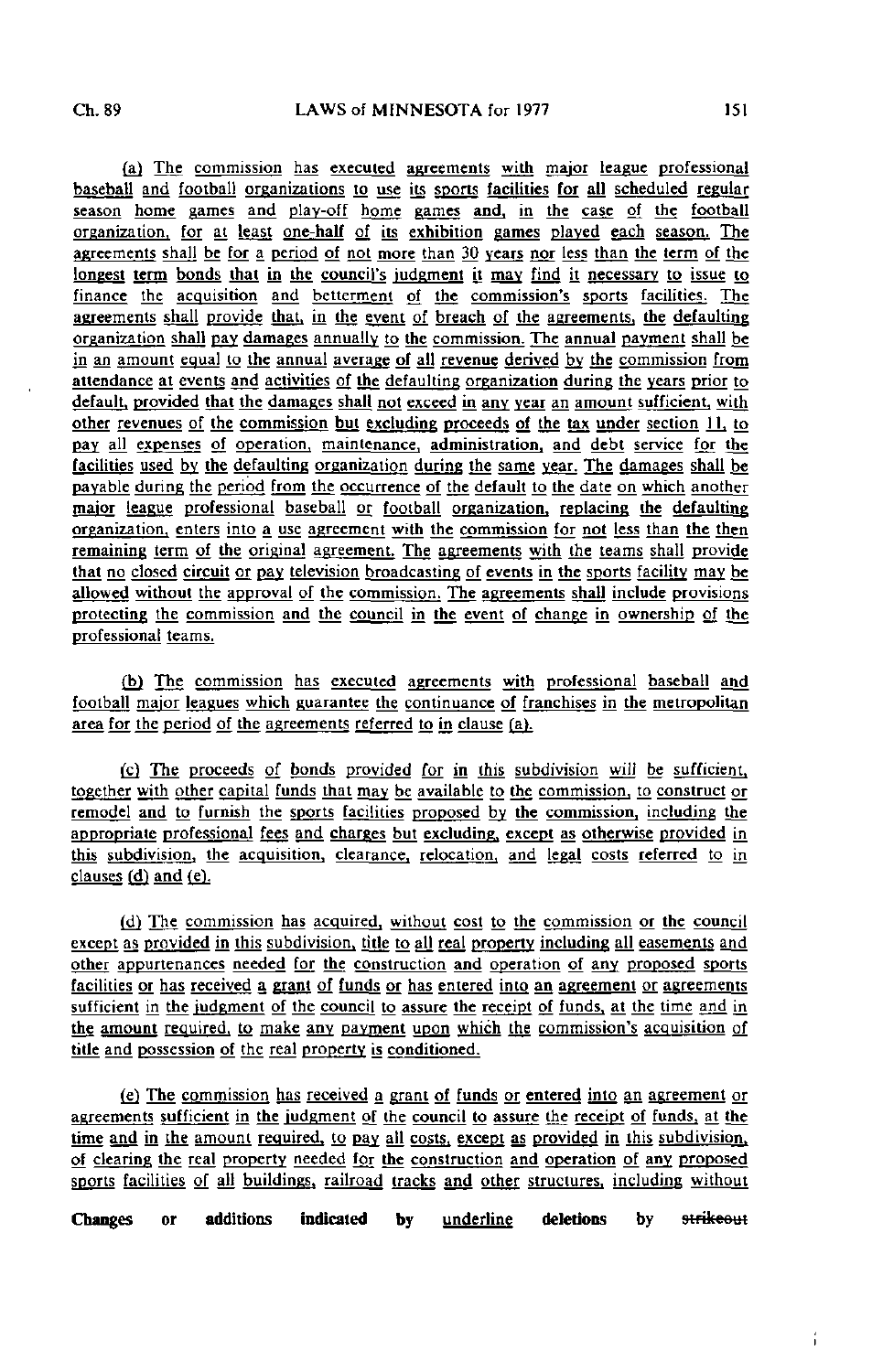limitation all relocation costs, all utility relocation costs, and all legal costs.

 $(f)$  The commission has executed agreements with appropriate labor organizations and construction contractor organizations which provide that no labor strike or management lockout will hall, delay or impede construction.

 $f(g)$  The commission has executed contracts for the construction of its sports facilities.

(h) The environmental impact statement for the sports facility or facilities has been accepted by the environmental quality board, and the pollution control agency and any other department, agency, or unit of government have taken final action to approve or deny any permits necessary for the sports facility or facilities.

(j) At least 50 percent of the private boxes provided for jn the sports facility or facilities are leased for at least five years.

(i) The anticipated revenue from the operation of the sports facility or facilities plus any additional available revenue of the commission, but not including proceeds of the tax under section 11, will be an amount sufficient to pay when due all debt service plus all operating and maintenance expenses, unless the proposed facility is a covered multipurpose sports facility, in which case the aforementioned revenues need only be an amount sufficient to pay when due all debt service plus a substantial portion of operating and maintenance expense.

(k) The commission has studied and considered the needs of the university of Minnesota for athletic facilities for a prospective 20 year period.

The validity of any bonds issued under subdivision 1, clause (a), and the obligations of the council and commission related thereto, shall not be conditioned upon or impaired by the council's determinations made pursuant to this subdivision. For purposes of issuing the bonds the determinations made by the council shall be deemed conclusive, and the council shall be and remain obligated for the security and payment of the bonds irrespective of determinations which may be erroneous, inaccurate, or otherwise mistaken.

Subd. 4. SECURITY. To the extent and in the manner provided in sections  $\bot$  and  $12$ , the tax described in section 11, the tax and other revenues of the commission described in section J2, and any other revenues of the commission shall be and remain pledged and appropriated for the payment of all necessary and reasonable expenses of the operation, administration, maintenance, and debt service of the commission's sports facilities until all bonds referred to in section  $6$ , subdivision  $2$ , and all bonds and certificates issued pursuant to this section are fully paid or discharged in accordance with law. The revenue bonds and interest thereon referred to in section  $6$ , subdivision 2, may be refunded, whether at a lower or a higher rate of interest, by the issuance of new bonds pursuant to subdivision 1, clause (b), for the purpose of pledging revenues of the metropolitan sports area for the payment and security of bonds issued hereunder, and the council may provide that a portion of the new bonds shajl be payable solely from the

Changes or additions indicated by underline deletions by strikeout

 $\lambda$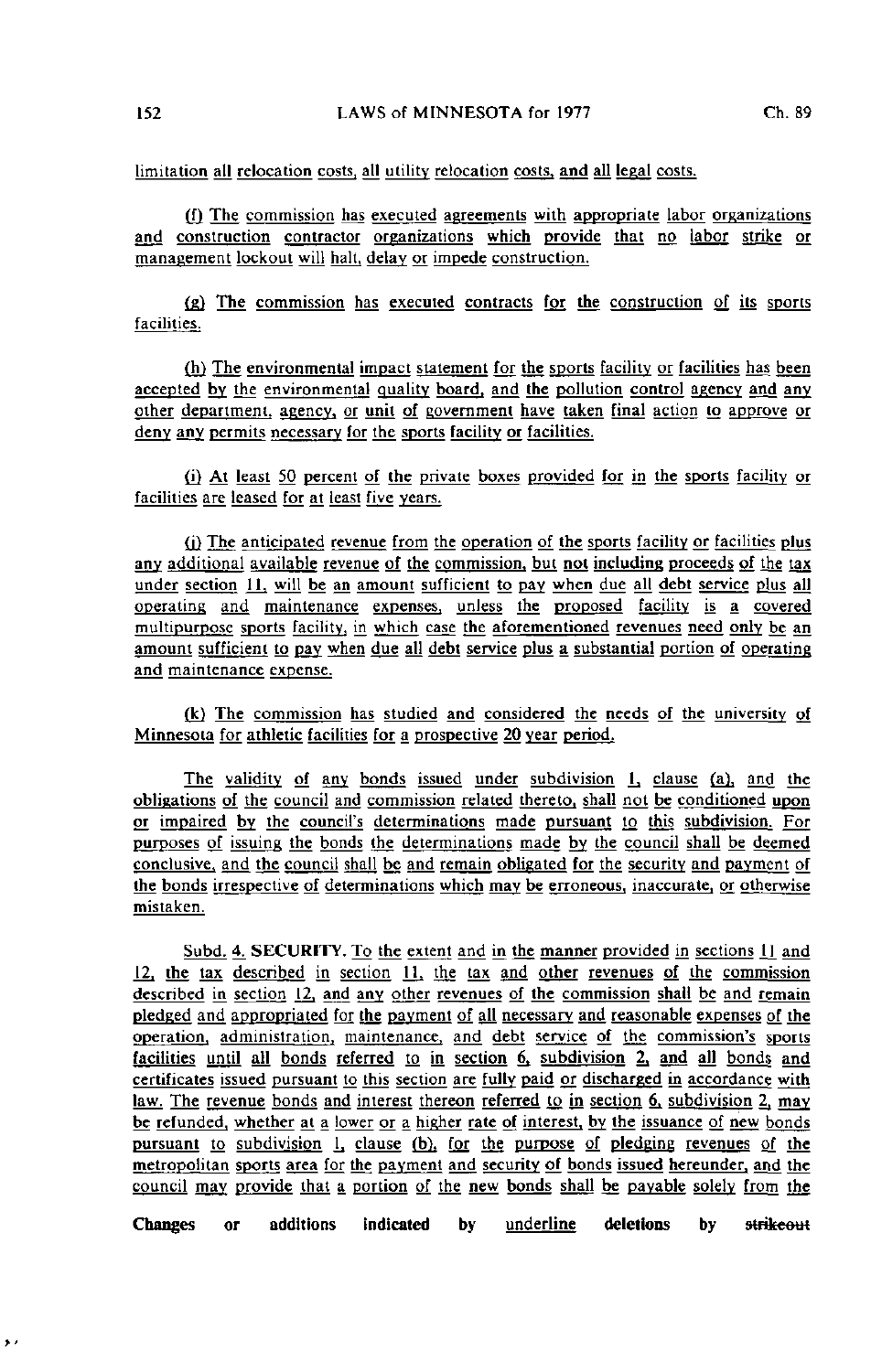interest earnings derived from the investment of the bond proceeds. Until these revenue bonds are fully paid or the council's obligation thereon is discharged in accordance with law they shall be deemed a first and prior charge on those revenues and shall be secured by all provisions of the revenue bond resolution and the ownership and operations agreement. Bonds issued pursuant to this section may be secured by a bond resolution, or by a trust indenture entered into by the council with a corporate trustee within or outside the state, which shall define the tax and other revenues pledged for the payment and security of the bonds. The pledge shall be a valid charge on the tax referred to in section JJ. and ajl lax and other revenues referred to in sections 1 to \2 from the date when bonds are first issued under the resolution or indenture and shall secure the payment of principal and interest and redemption premiums when due and the maintenance at all times of a reserve securing such payments. No mortgage of or security interest in any tangible real or personal property shall be granted to the bondholders or the trustee, but they shall have a valid security interest in all tax and other revenues received and accounts receivable by the commission or council hereunder. as against the claims of all other persons in tort, contract, or otherwise, irrespective of whether such parties have notice thereof, and without possession or filing as provided in the uniform commercial code or any other law. In the bond resolution or trust indenture the council may make such covenants, which shall be binding upon the commission, as are determined to be usual and reasonably necessary for the protection of the bondholders. No pledge, mortgage. covenant, or agreement securing revenue bonds may be impaired, revoked, or amended by law or by action of the council or commission, except in accordance with the terms of the resolution or indenture under which the bonds are issued, until the obligations of the council thereunder are fully discharged.

Subd. 5. REVENUE ANTICIPATION CERTIFICATES. At any time or times after approval by the council and final adoption by the commission of an annual budget of the commission for operation, administration, and maintenance of its sports facilities, and in anticipation of the proceeds from the tax under section 11 and the revenues of the commission provided for in the budget, but subject to any limitation or prohibition in a bond resolution or indenture, the council may authorize the issuance, negotiation, and sale, in such form and manner and upon such terms as it may determine, of revenue anticipation certificates. The principal amount of the certificates outstanding shall at no time exceed 25 percent of the total amount of the tax and other revenues anticipated. The certificates shall mature not later than three months after the close of the budget year. Prior to the approval and final adoption of the first annual budget of the commission, the council may authorize up to S300.000 in revenue anticipation certificates under this subdivision. So much of the anticipated tax and other revenues as may be needed for the payment of the certificates and interest thereon shall be paid into a special debt service fund established for the certificates in the council's financial records. If for any reason the anticipated tax and other revenues are insufficient, the certificates and interest shall be paid from the first tax and other revenues received, subject to any limitation or prohibition in a bond resolution or indenture. The proceeds of the certificates may be used for any purpose for which the anticipated revenues of the commission may be used or for any purpose for which bond proceeds under subdivision 1 may be used, provided that the proceeds of certificates issued after the first issuance of bonds under subdivision i, clause (a), shall not be used to pay capital costs of sports facilities constructed or remodeled pursuant to sections 1 to 12.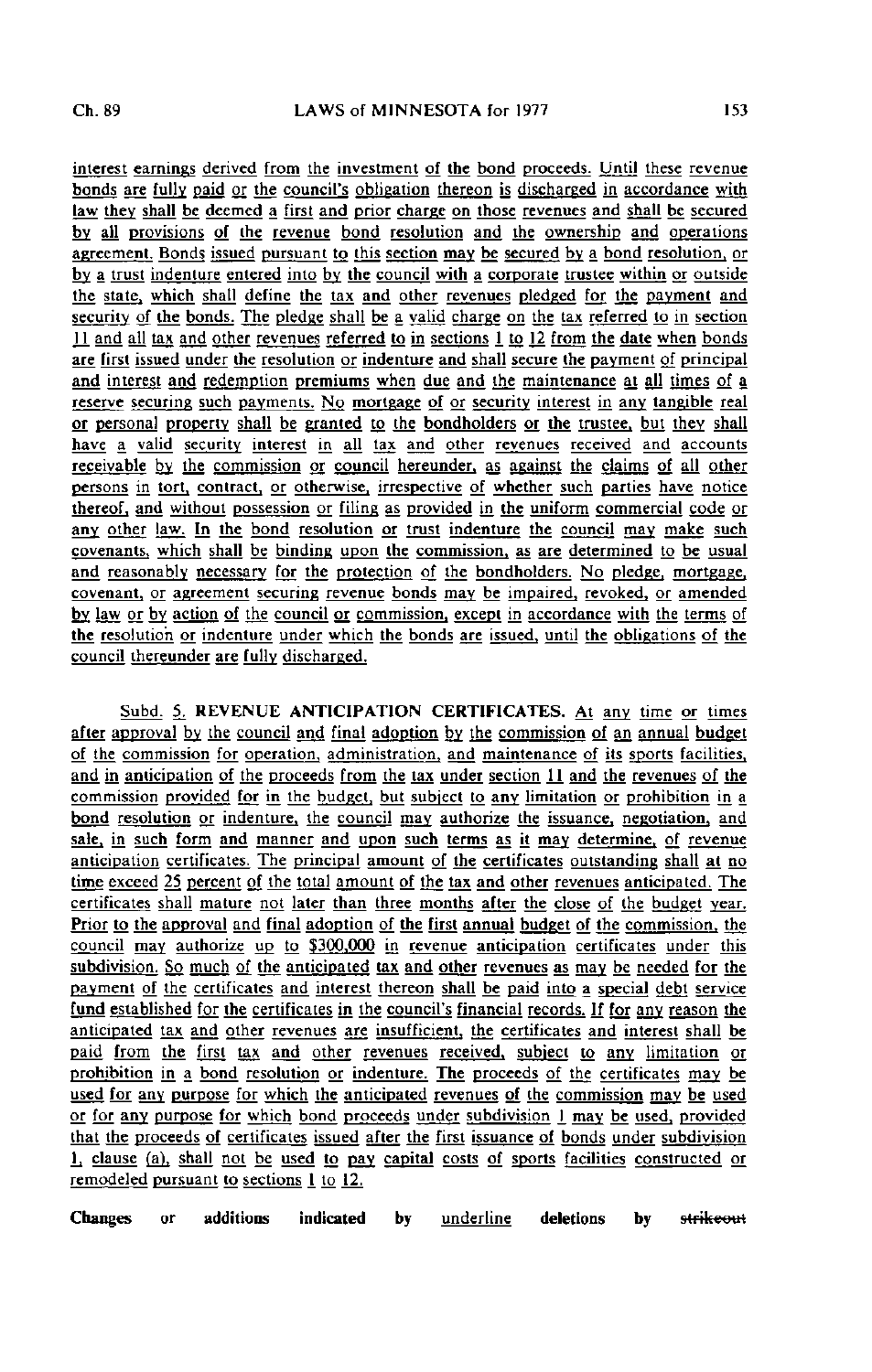Sec. 11. 1473.5911 ON-SALE LIQUOR TAX. Subdivision 1. APPLICATION. For purposes of this section, the term "metropolitan area" shall not include that portion of the city of New Prague that is located in Scott county nor those portions of the city of Hanover and the city of Rockford that are located in Hennepin county.

Subd. 2. TAX. The council shall impose a tax, effective August 1, 1977. supplemental to the general sales tax imposed in Minnesota Statutes. Chapter 297A, in the amount of two percent on all retail on-sales of intoxicating liquor and fermented malt beverages when sold at licensed on-sale liquor establishments and municipal liquor stores located within the metropolitan area. The tax shall remain in effect until August 1, 1980. Thereafter, the council may levy such a tax up to an amount sufficient to produce revenues to the council equal to the principal and interest on bonds outstanding under section  $10$ , subdivision  $1$ , but not to exceed \$4,500,000 in any year. The tax shall be reported and paid to the commissioner of revenue with and as part of the state sales and us§ taxes, and shall be subject to the same penalties, interest, and enforcement provisions.

Subd. 3. PROCEEDS; USE. The collections of the tax, less refunds and a proportionate share of the cost of collection, shall be remitted at least quarterly to the council. The proceeds remitted shall be placed, together with the net revenues of the commission under section J2, into the debt service fund or special funds established under section 10, subdivisions 4 and 5, provided however that during the first year the tax is imposed pursuant to this section the council may reappropriate to the commission a total amount not to exceed one-half of the proceeds from the first year of the tax, to be used by the commission to pay its expenses related to planning, designing, and locating sports facilities pursuant to sections 1 to 12. Collection of the tax imposed by this section shall be suspended at the end of any calendar year upon a determination by the metropolitan council that the balance in the debt service fund, including any reserve fund has reached an amount sufficient to pay the principal and interest on bonds which will become due within the next succeeding three year period. Collection shall be resumed by the commissioner of revenue at the end of any calendar year upon notice from the metropolitan council that the balance in the debt service fund, including any reserve fund has fallen below an amount sufficient to pay the principal and interest on bonds which will become due within the next succeeding two year period.

Sec. 12. [473.595] COMMISSION FINANCES. Subdivision 1. ADMISSION TAX. Effective January 1, 1978, the commission shall by resolution impose a three percent admission tax upon the granting, sale, or distribution, by any private or public person, association, or corporation, of the privilege of admission to activities; except for those activities sponsored by nonprofit organizations and conducted at the indoor public assembly facility at the metropolitan sports area known as the metropolitan sports center. Commencing with the operation of sports facilities constructed or remodeled by the commission pursuant to sections  $\frac{1}{2}$  to  $\frac{12}{2}$ , the commission shall impose an additional seven percent admission tax upon activities conducted at such sports facilities. Effective January  $L_1$  1978, no other tax, except the taxes imposed by chapter 297A, may be levied by any other unit of government upon any such sale or distribution. The admission tax shall be stated and charged separately from the sales price so far as practicable and shall be collected by the grantor, seller, or distributor from the person admitted and shall be a debt from that person to the grantor, seller, or distributor, and the tax required to be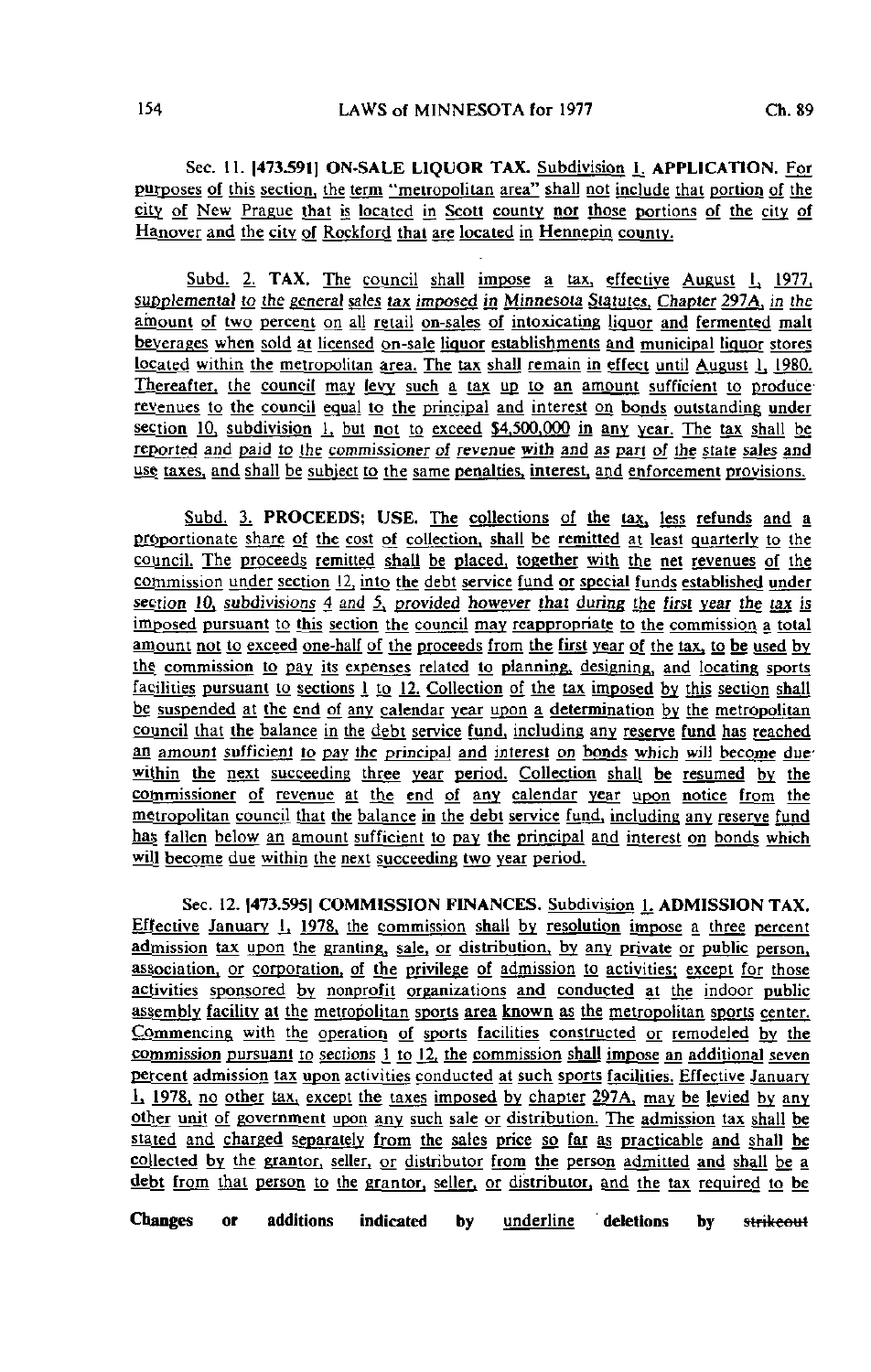collected shall constitute a debt owed by the grantor, seller, or distributor to the commission, which shall be recoverable at law in the same manner as other debts. Every person granting, selling, or distributing tickets for such admissions may be required, as provided in resolutions of the commission, to secure a permit, to file returns, to deposit security for the payment of the tax, and to pay such penalties for nonpayment and interest on late payments, as shall be deemed necessary or expedient to assure the prompt and uniform collection of the tax.

Subd, 2. RENTALS; FEES; CHARGES. Rentals, fees, and charges provided for in use agreements entered into by the commission shall be those estimated by the commission to be necessary and feasible to produce so far as possible, with commission revenues from other sources, the amounts needed for current operation, maintenance, and debt service. The commission shall with respect to all facilities in the metropolitan sports area and any sports facility constructed pursuant to this act meet and confer with any public body, authority, or agency owning or operating an entertainment or sports complex, or indoor sports arena, in the area in which this act is effective, for the purpose of undertaking measures or agreements maximizing revenues and eliminating unnecessary operational expenditures.

Subd. 3. BUDGET PREPARATION; REVIEW AND APPROVAL. The commission shall comply with the provisions of section 473.163. provided that the entire budget, including operating revenues and expenditures for operation, administration, and maintenance, shall be subject to approval by the council, in accordance with the procedures described in section 473.163.

Subd. 4. PAYMENT OF COUNCIL COSTS. The commission shall comply with the provisions of section 473.164.

Subd. 5. AUDIT. The commission once each year shall have an independent audit made of its books and accounts by a certified public accountant. The costs of the audits shall be paid by the commission. Once each year the commission shall prepare and file a written report with the legislative auditor in such form and containing such information as the legislative auditor may prescribe. The council or the legislative auditor may examine the commission's books and accounts at any time.

Subd. 6. GENERAL. The commission shall receive and account for all tax and other revenue of the commission and from the revenue shall provide, contract, and pay for proper operation, administration, and maintenance of all of its property and facilities and shall maintain, as authorized by resolutions of the council, reserves for major repairs, replacements, and improvements and for working capital. The commission shall remit to the council for deposit in its debt service fund, at the times required by resolution of the council, the net revenue in excess of these requirements.

Sec. 13. BLOOMINGTON; TAX LEVY. Effective beginning in the year 1978. the levy limit base for the city of Bloomington determined for the purposes of Minnesota Statutes. Sections 275.50 to 275.59, is increased by an amount equal to the revenue derived by the city in calendar year 1976 from the city tax imposed on tickets sold for admission to activities conducted at the metropolitan sports area.